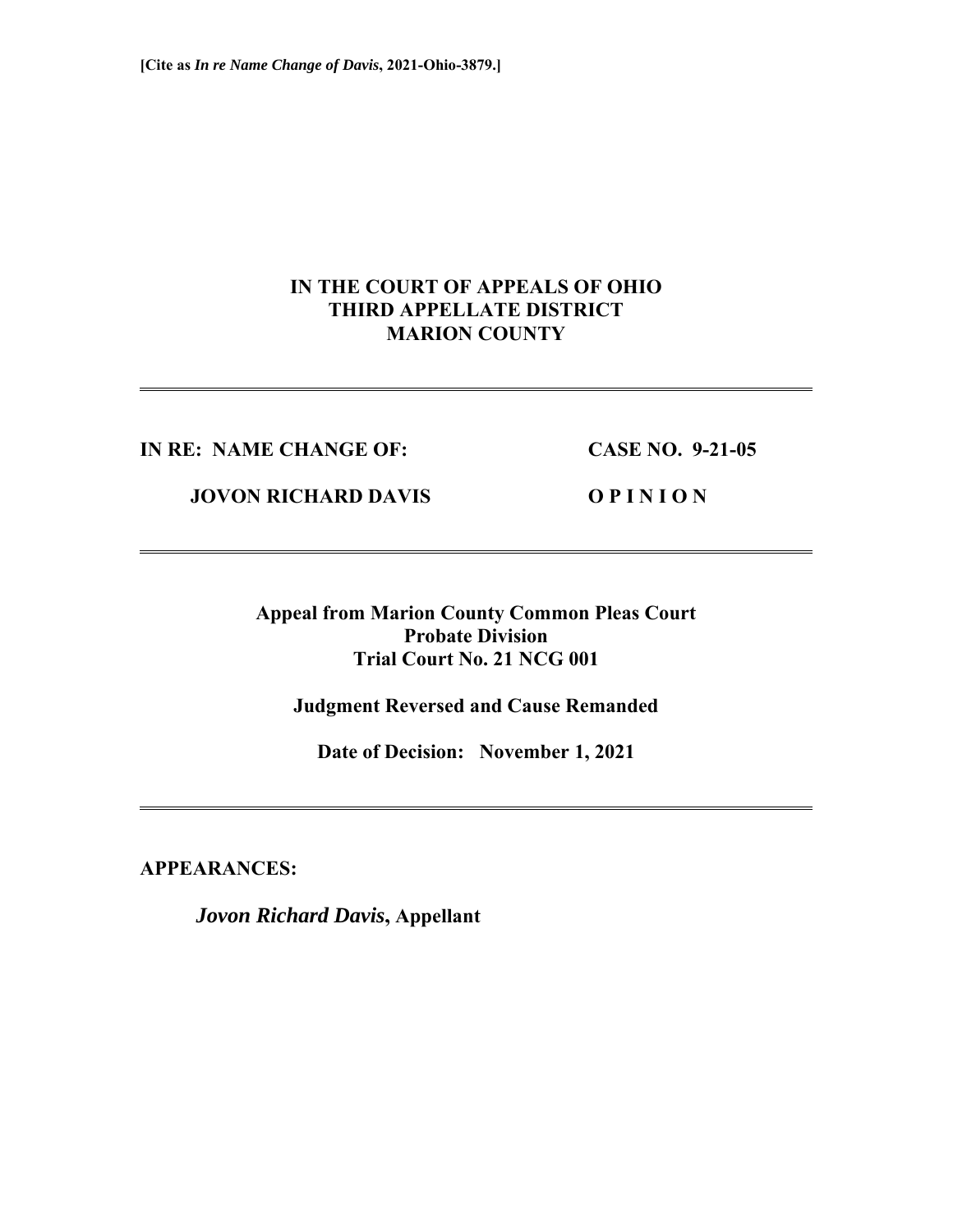Case No. 9-21-05

#### **MILLER, J.**

**{¶1}** Appellant, Jovon Richard Davis, appeals the January 13, 2021 judgment of the Marion County Court of Common Pleas, Probate Division, denying his application to change his name. For the reasons that follow, we reverse.

#### *Factual Background*

**{¶2}** In 2009, Davis was convicted in Hamilton County, Ohio of murder and aggravated robbery and sentenced to a term of 24 years to life in prison. *State v. Davis*, 1st Dist. Hamilton No. C-090220, 2010-Ohio-5125, ¶ 17-19. Davis is currently incarcerated in the Marion Correctional Institution.

**{¶3}** On January 5, 2021, Davis filed an application to change his name. In his application, Davis stated that he had been a resident of Marion County for at least one year immediately prior to the filing of the application.

**{¶4}** On January 13, 2021, the trial court denied Davis's application, concluding that Davis's "involuntary incarceration in Marion County does not confer residency status."

**{¶5}** On February 8, 2021, Davis timely filed a notice of appeal.<sup>1</sup> He raises one assignment of error for our review.

#### **Assignment of Error**

## **The trial court abused its discretion when it denied appellant's application for change of name of adult [R.C. 2717.01], finding**

<sup>&</sup>lt;sup>1</sup> The State of Ohio, though not a party to the proceedings in the trial court or on appeal, filed an appellate brief in this matter. We have not considered the State's brief for any purpose in deciding this appeal.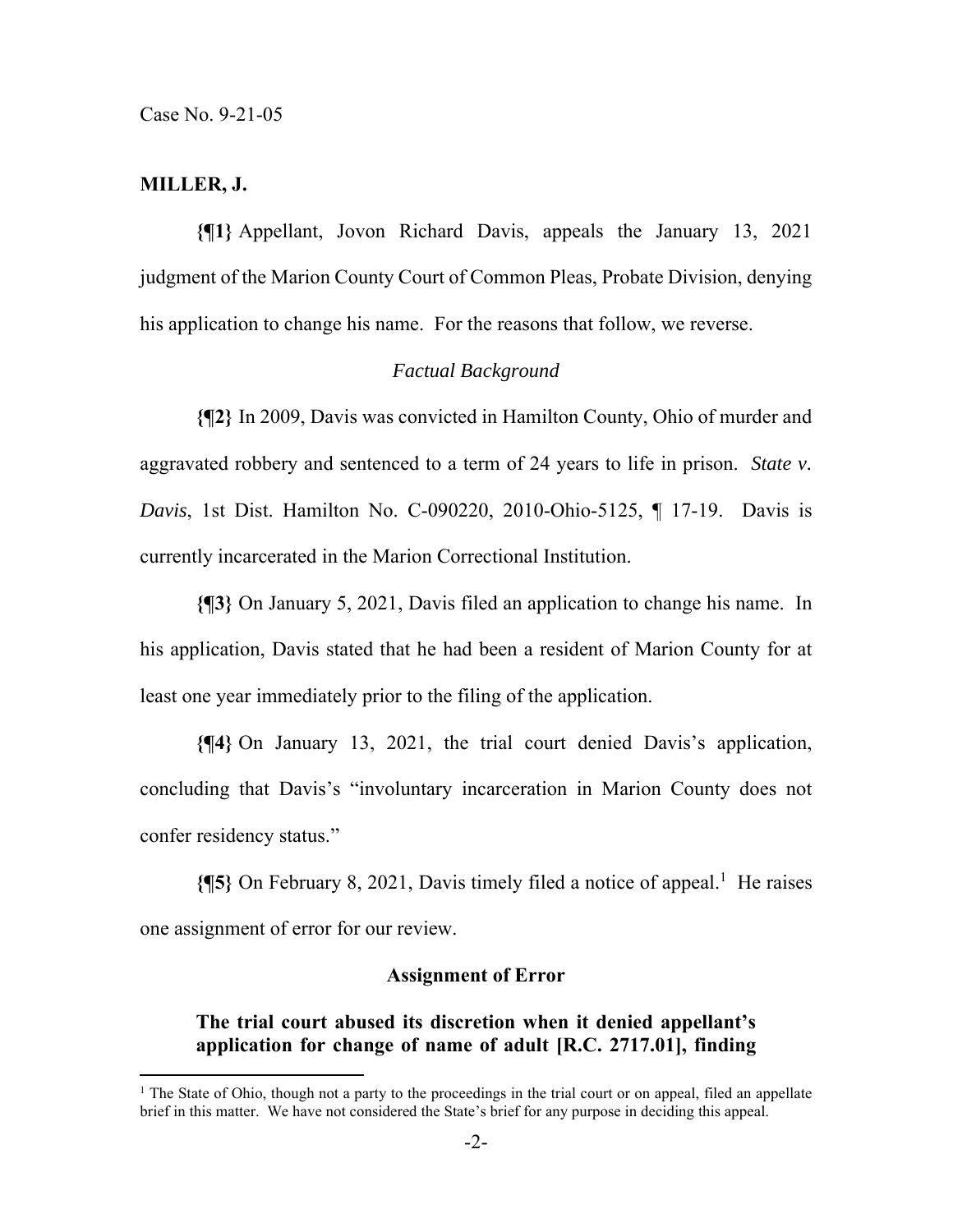## **that the appellant's involuntary incarceration in Marion County did not confer residency status.**

**{¶6}** In his assignment of error, Davis argues the trial court erred by denying his application to change his name. He maintains that the trial court misapplied the venue provision of former R.C. 2717.01(A)(1) when it determined that he does not "reside" in Marion County as required to file an application to change his name.

## *Standard of Review*

**{¶7}** Ordinarily, we apply an abuse-of-discretion standard when reviewing the denial of a name-change application. *In re Change of Name of DeWeese*, 148 Ohio App.3d 201, 2002-Ohio-2867, ¶ 7 (3d Dist.). However, to resolve Davis's assignment of error, we must determine the meaning of the word "resides" in former R.C. 2717.01(A)(1). Statutory interpretation presents a question of law that we review de novo. *In re Adoption of O.N.C.*, 191 Ohio App.3d 72, 2010-Ohio-5187, ¶ 11 (3d Dist.). "When a court's judgment is based on an erroneous interpretation of the law, an abuse-of-discretion standard is not appropriate." *Med. Mut. of Ohio v. Schlotterer*, 122 Ohio St.3d 181, 2009-Ohio-2496, ¶ 13.

#### *Analysis*

**{¶8}** Davis filed his name-change application pursuant to former R.C. 2717.01, which provided that "[a] person desiring a change of name may file an application in the probate court of the county in which the person *resides*." (Emphasis added.) R.C. 2717.01(A)(1) (Mar. 22, 2013) (current version at R.C.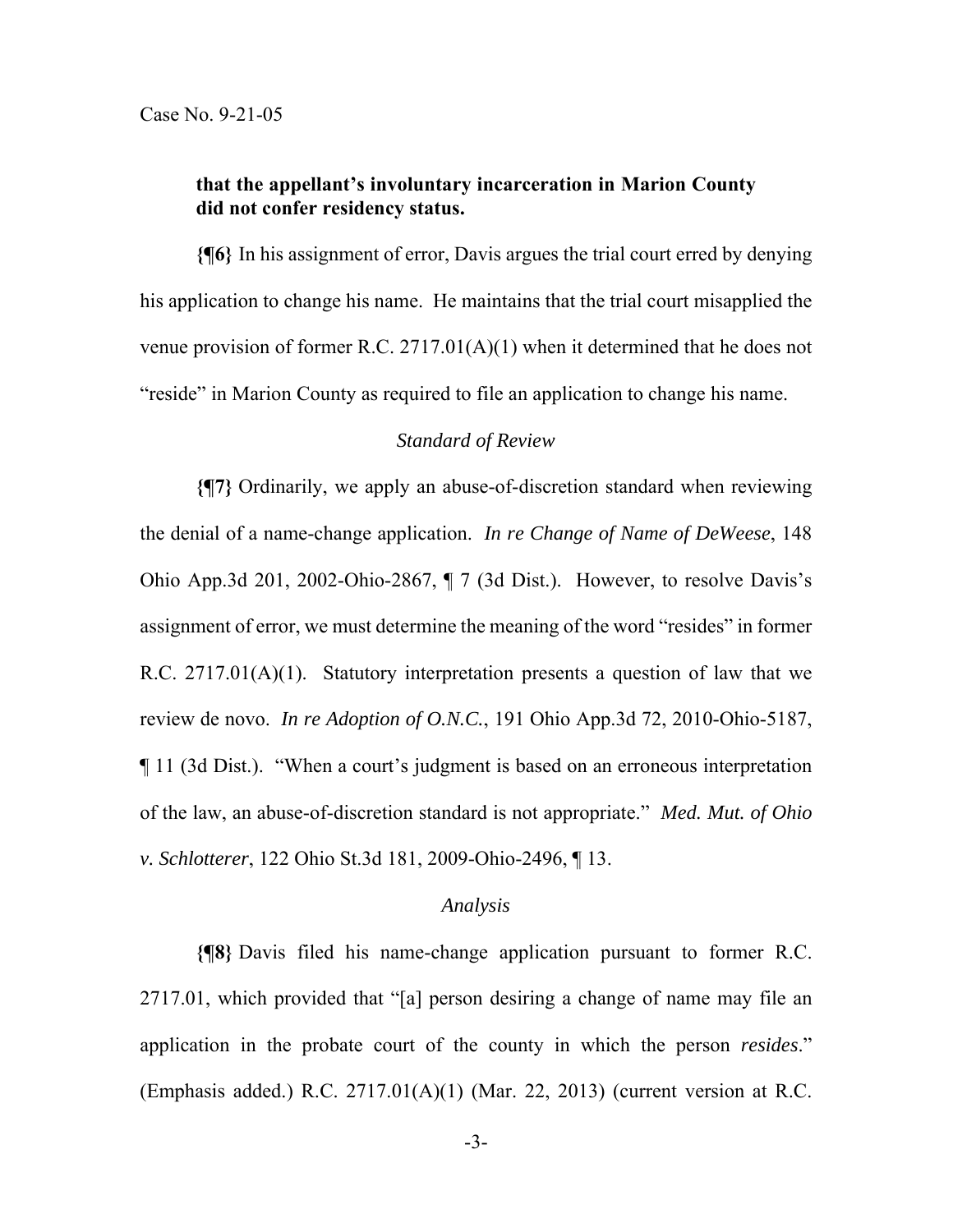$2717.02$  (Aug. 17, 2021)).<sup>2</sup> The question is whether, under former R.C.  $2717.01(A)(1)$ , a person "resides" in a county by reason of their involuntary incarceration there.

**{¶9}** Initially, we note that Ohio case law provides some support for the trial court's conclusion that Davis's involuntary incarceration in Marion County does not mean that he "resides" in Marion County. "[P]recedent in this state indicates that [a person's] residence is not altered by imprisonment or other involuntary commitment." *State ex rel. Saunders v. Court of Common Pleas of Allen Cty.*, 34 Ohio St.3d 15, 16 (1987). In 1878, the Supreme Court of Ohio stated in dictum:

A person under confinement for crime can not [sic] adopt a new residence until discharged from imprisonment. Such disability is said to arise from the general principle that a person under the power and authority of another possesses no right, or is incapacitated, to choose a residence.

*Sturgeon v. Korte*, 34 Ohio St. 525, 535 (1878). In 1925, the First District Court of Appeals held that "[r]esidence in a place, to produce a change of domicile, must be voluntary. If therefore, it be by constraint or involuntary, as arrest, imprisonment, etc., the antecedent domicile of the party remains." *Murray v. Remus*, 4 Ohio Law Abs. 7, 4 (1st Dist.1925). And in 1972, this court held that "[e]vidence merely of

<sup>&</sup>lt;sup>2</sup> In 2021 H.B. No. 7, the General Assembly reorganized and "recodifie[d] the law governing the change of legal name process under R.C. Chapter 2717." Ohio Legislative Service Commission, *H.B. 7 Final Analysis* at 26, available at https://www.legislature.ohio.gov/download?key=17300&format=pdf (accessed Aug. 20, 2021). H.B. 7 distributed the various provisions of former R.C. 2717.01, with modifications, throughout R.C. Chapter 2717. *Id.* The first sentence of former R.C. 2717.01(A)(1), which contained the venue provision at issue in this case, is now codified in substantially identical form at R.C. 2717.02.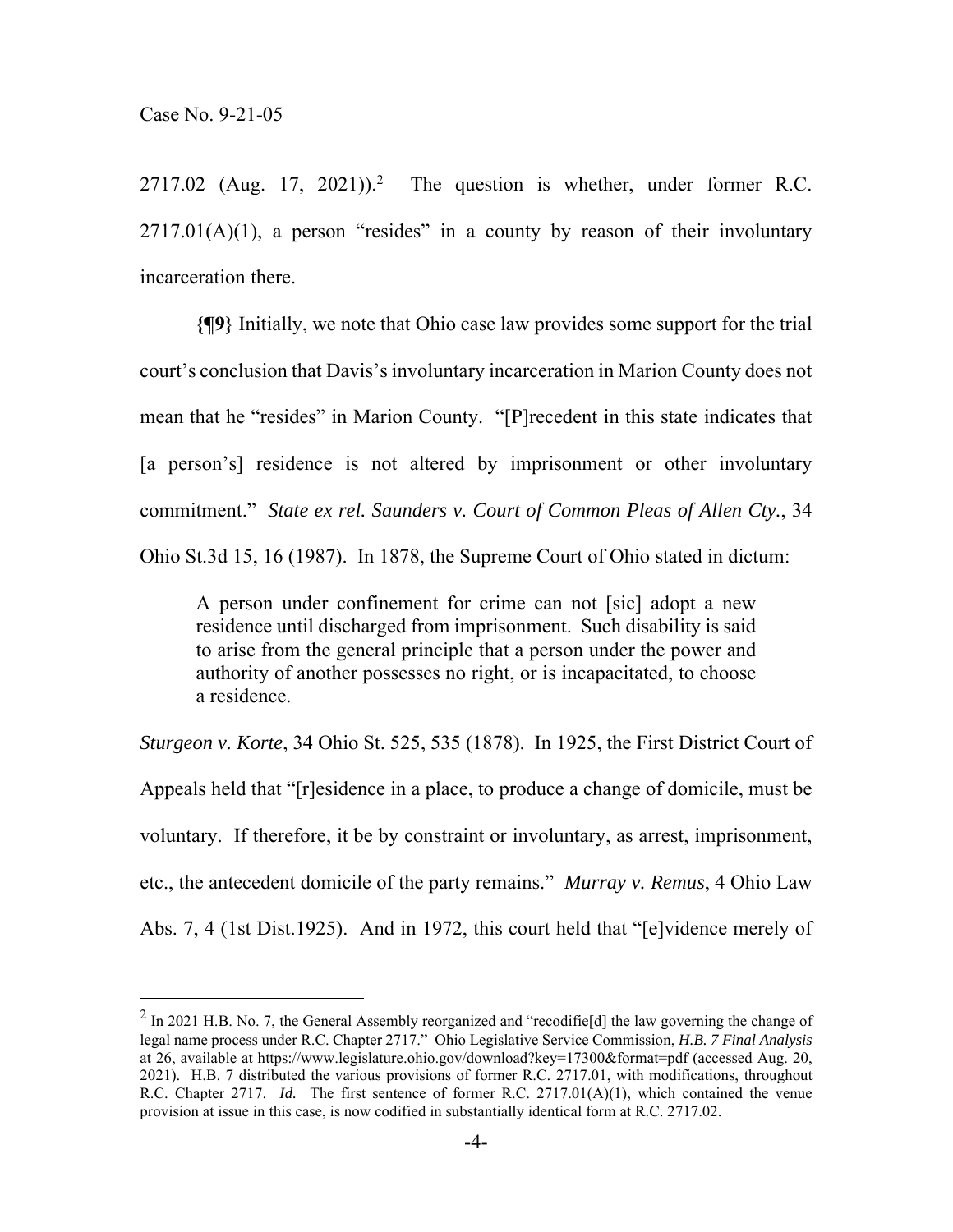commitment of the plaintiff to the Lima State Hospital does not prove the establishment of residence [in Allen County] to provide venue for a divorce action \* \* \*." *Bowers v. Baughman*, 29 Ohio App.2d 277 (3d Dist.1972), syllabus. Accordingly, the trial court's conclusion that Davis does not "reside" in Marion County solely by reason of his incarceration there is not a radical departure from Ohio precedent as such precedent instructs that a prisoner's pre-imprisonment county of residence generally remains his county of residence during his imprisonment.3

**{¶10}** That said, these cases are not dispositive of Davis's appeal. The applicability of the principle expounded in these cases seems to turn on whether the relevant statute or rule uses the word "resident" or some form of the word "reside." Courts have concluded that use of the word "resident" in a statute or rule implicates traditional concepts of legal domicile, in the sense of a permanent home, where one actually resides with the intent to remain. *State ex rel. Saunders* at 16 (concluding that because former Civ.R. 3(B)(9) used the word "resident," the county of involuntary incarceration was not the county where prisoner was a "resident" for purposes of venue in divorce action); *In re Guardianship of Goins*, 7th Dist. Mahoning No. 02-CA-163, 2003-Ohio-931, ¶ 47-48 (following the rationale in *State ex rel. Saunders* and concluding that because R.C. 2111.02(A) uses the word

<sup>&</sup>lt;sup>3</sup> There is nothing in the record indicating where Davis resided prior to his arrest and incarceration.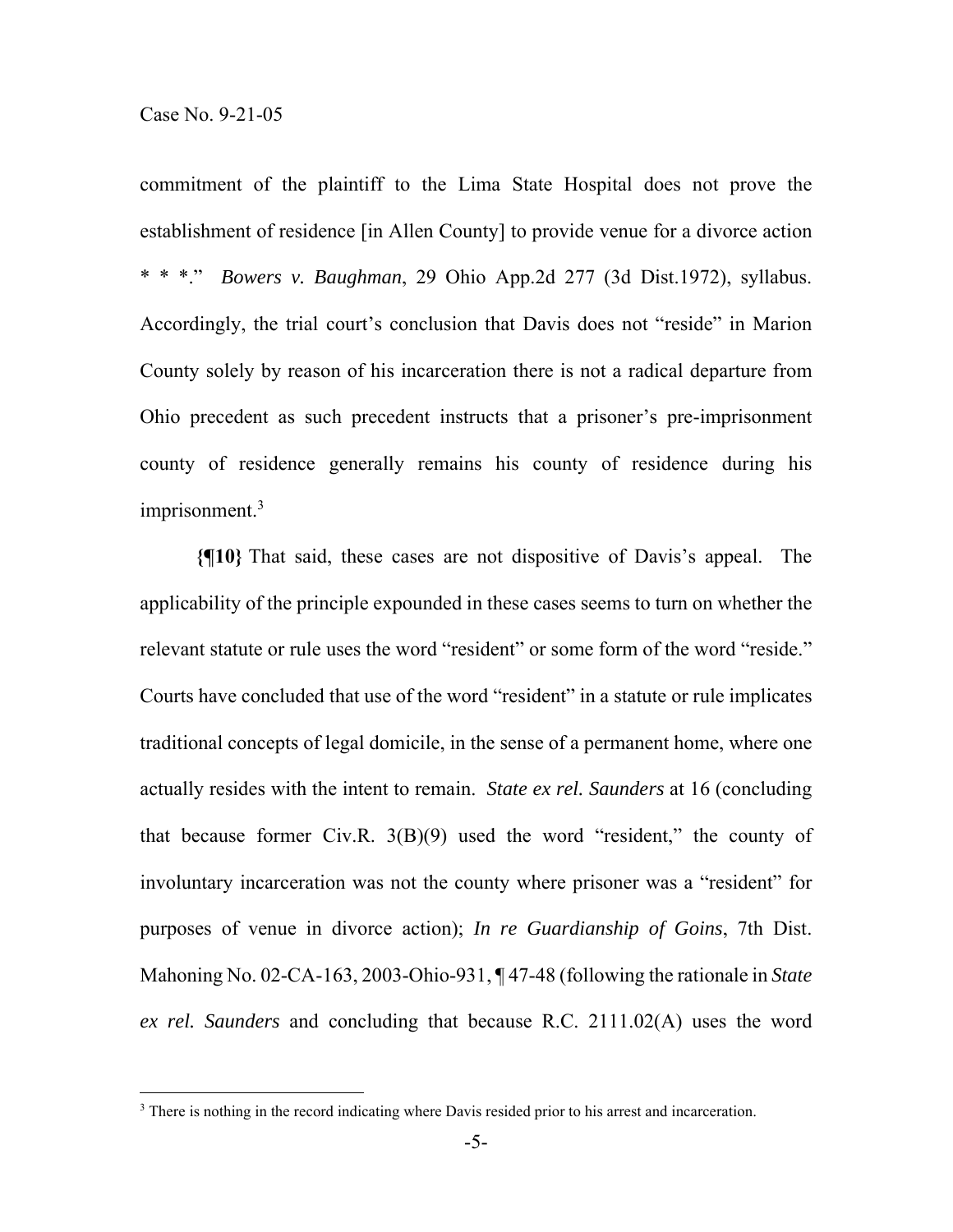"resident," "the mere fact of incarceration in one county does not change one's residence or stop one from being a resident of the county where he was a resident prior to incarceration"); *see Coleman v. Coleman*, 32 Ohio St.2d 155, 162 (1972) ("The word 'resident,' as used in R.C. 3105.03, means one who possesses a domiciliary residence, a residence accompanied by an intention to make the state of Ohio a permanent home.").

**{¶11}** In contrast, the Supreme Court of Ohio has suggested that statutes and rules that use some form of the word "reside" should be treated differently from those that use the word "resident":

We note that [former] Civ.R.  $3(B)(10)$  uses the term "resides," rather than the term "resident," as is used in [former] Civ.R.  $3(B)(9)$ . In his treatise on civil procedure, Judge McCormac suggests that the term, "resides," as used in [former] Civ.R. 3(B)(10), ought to be "liberally construed and not confused with [the] requirements for domicile." McCormac, Ohio Civil Rules Practice (1986 Cum.Supp.) 14, Section 2.04.

Accordingly, we note that under some circumstances an incarcerated or involuntarily committed person may be able to have an action properly venued in the county of incarceration or commitment. However, such a determination awaits a proper case.

*State ex rel. Saunders* at 17.

**{¶12}** This court recently interpreted the use of the term "resident" as used

in a municipal charter and stated:

Specifically, "[b]ecause 'domicile' and 'residence' are usually in the same place, [the terms] are frequently used as if they had the same meaning." *Schill v. Cincinnati Ins. Co*., 141 Ohio St.3d 382, 2014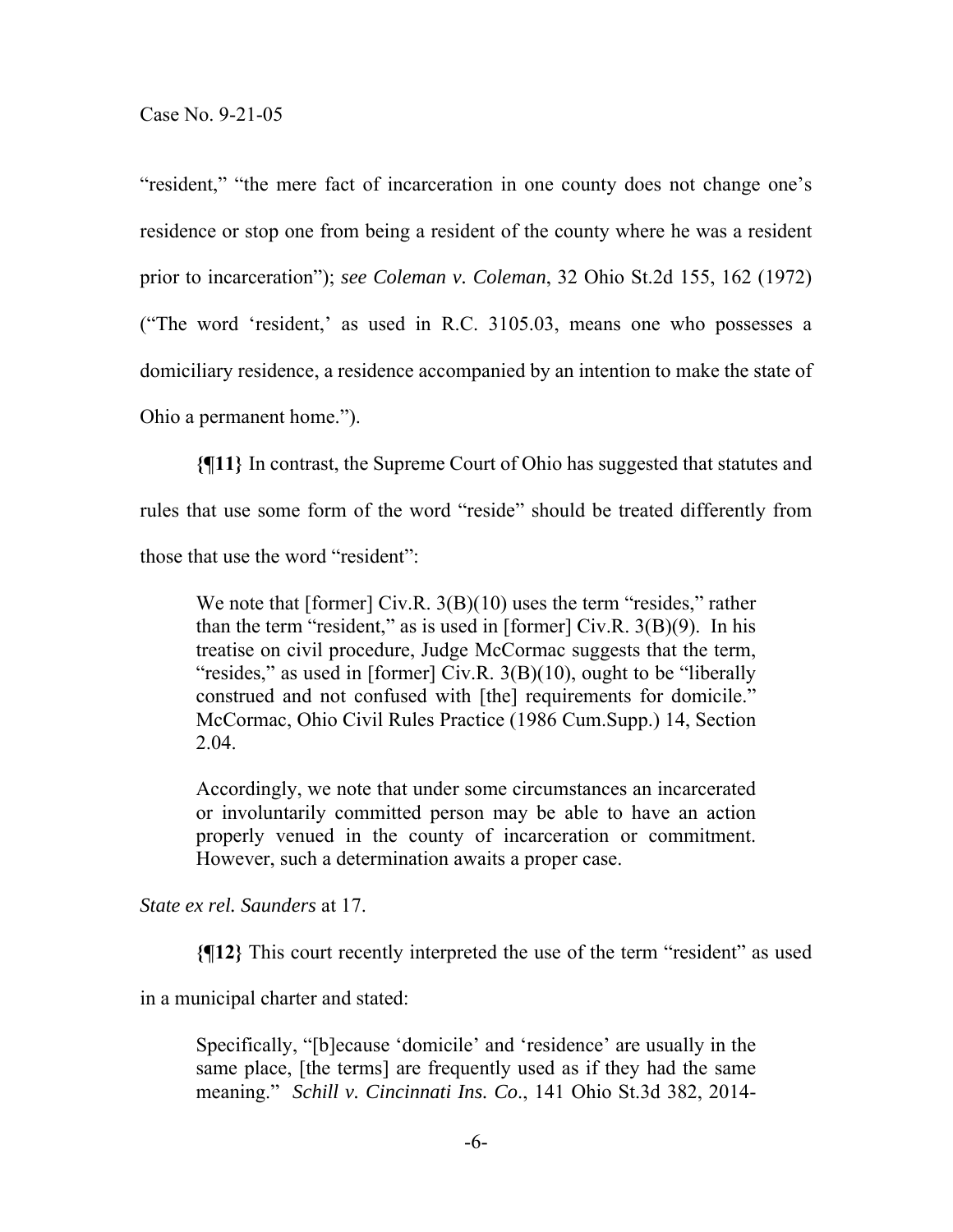Ohio-4527, ¶ 25. "'Domicile,' however, means living in a locality with intent to make it a fixed and permanent home, while 'residence' simply requires bodily presence as an inhabitant in a given place." *Id*. In sum, "[a] person can have a residence that is not his or her domicile," and, "[t]hus, a person can have multiple residences, but can have only one domicile." *Id*. at ¶ 24-25.

*State ex rel. Donahue v. Allen Cty. Bd. of Elections*, 3d Dist. Allen No. 1-21-28, 2021-Ohio-3292, ¶ 22.

**{¶13}** This distinction between using the word "resident" and using some form of the word "reside" lies at the heart of one of the only cases analyzing the venue provision of former R.C. 2717.01(A)(1). *See In re Hall*, 135 Ohio App.3d 1 (4th Dist.1999). In *Hall*, the Fourth District Court of Appeals was presented with the same issue we now confront—whether a person "resides" in a given county for purposes of former R.C.  $2717.01(A)(1)$  due to the person's involuntary incarceration in that county. In concluding that a prisoner can establish that he "resides" in the county of his incarceration for purposes of former R.C.  $2717.01(A)(1)$ , the lead opinion offered the following discussion:

The [name-change] application is to be filed in the county in which the person resides. The application should set forth that the applicant has been a bona fide resident of the county for at least one year prior to the filing of the application. Research reveals little in the way of authority as to whether a prisoner is a resident of the county where he is incarcerated. McCormac advises us that when the party is an actual person, he should be held to reside where he maintains a place of abode. The term "resides" should be liberally construed and not confused with the more technical requirements for a "domicile." Thus, a person may have more than one "residence" for the purpose of the civil rules. *See* McCormac, Ohio Civil Rules Practice (2d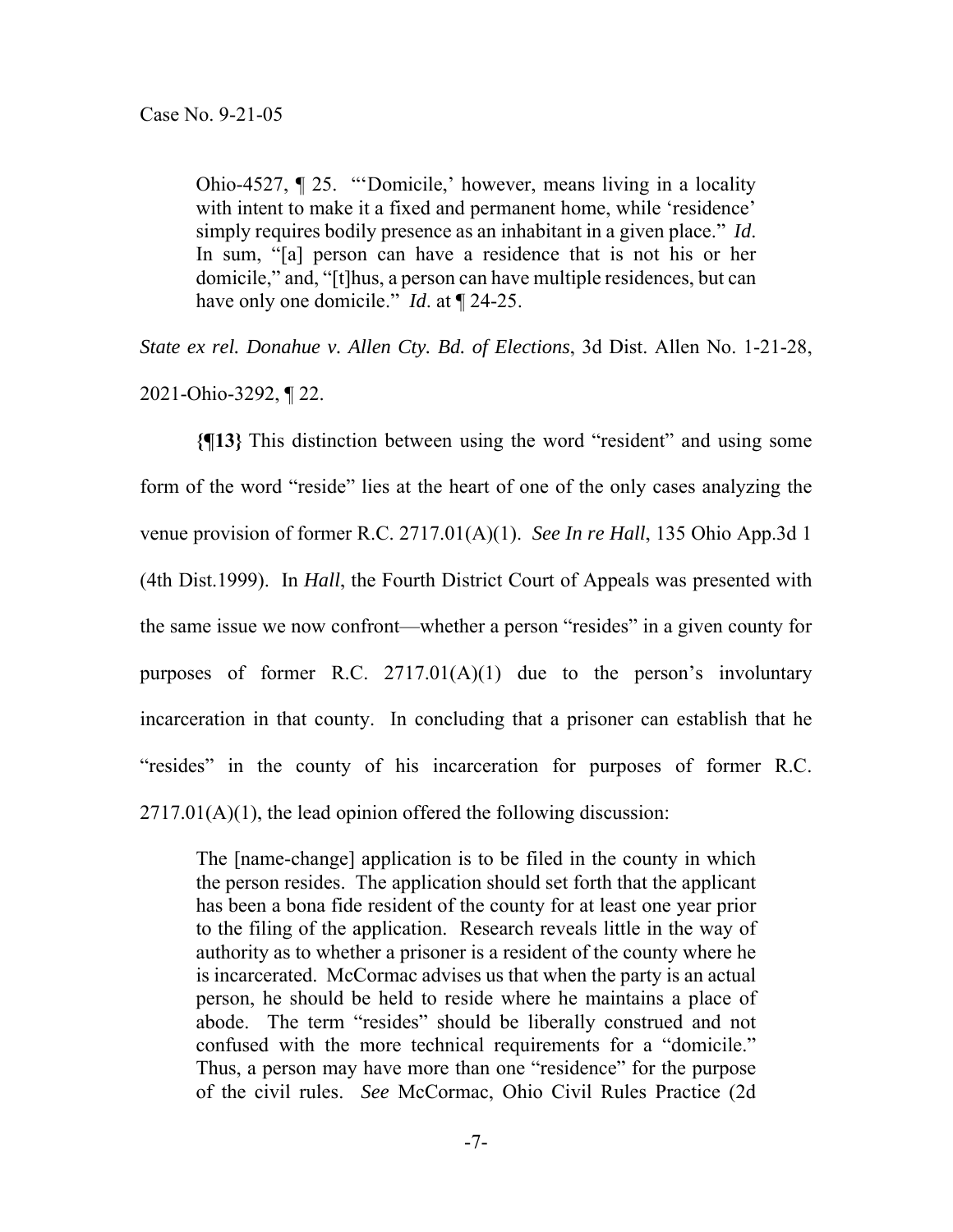Ed.1992), Section 2.04. These comments discuss Civ.R. 3, while Civ.R. 73(B) specifically exclude the application of the general venue rules to proceedings in the probate court. However, his guidance is helpful in this matter.

Judge Stephenson, in [*In re Paxson*, 4th Dist. Scioto No. 91 CA 2008, 1992 WL 154139 (June 30, 1992)], addressed this issue. There, a prisoner at the Southern Ohio Correctional Facility at Lucasville filed his name change application affirming that he was a resident of that Scioto County prison and had been for a year prior to filing. Subsequently, the prisoner was transferred to another prison in Richland County, and the Scioto County Probate Court dismissed his application.

However, we found in *Paxson* that, for the purposes of the statute, it was only necessary for the applicant to establish his *residence* in the county at the time he filed the application. \* \* \* The statute did not require the applicant to continue as a resident of that county once such residence had been established. Paxson, though incarcerated, had established his residence, albeit involuntarily, in Scioto County for the purposes of the statute, and the trial court erred in dismissing his application when he was transferred.

(Emphasis sic.) *Id.* at 4-5 (lead opinion).

**{¶14}** We agree with the analysis of the lead opinion in *Hall*. Based on *Hall*, and on the Supreme Court of Ohio's observations in *State ex rel. Saunders*, we are persuaded that the word "resides" in former R.C. 2717.01(A)(1) should be afforded a liberal construction and that it is possible under former R.C. 2717.01(A)(1) for a person to "reside" somewhere other than where their legal domicile makes them a "resident." Accordingly, a person can "reside" in the county of their involuntary incarceration as required to file a name-change application under former R.C.